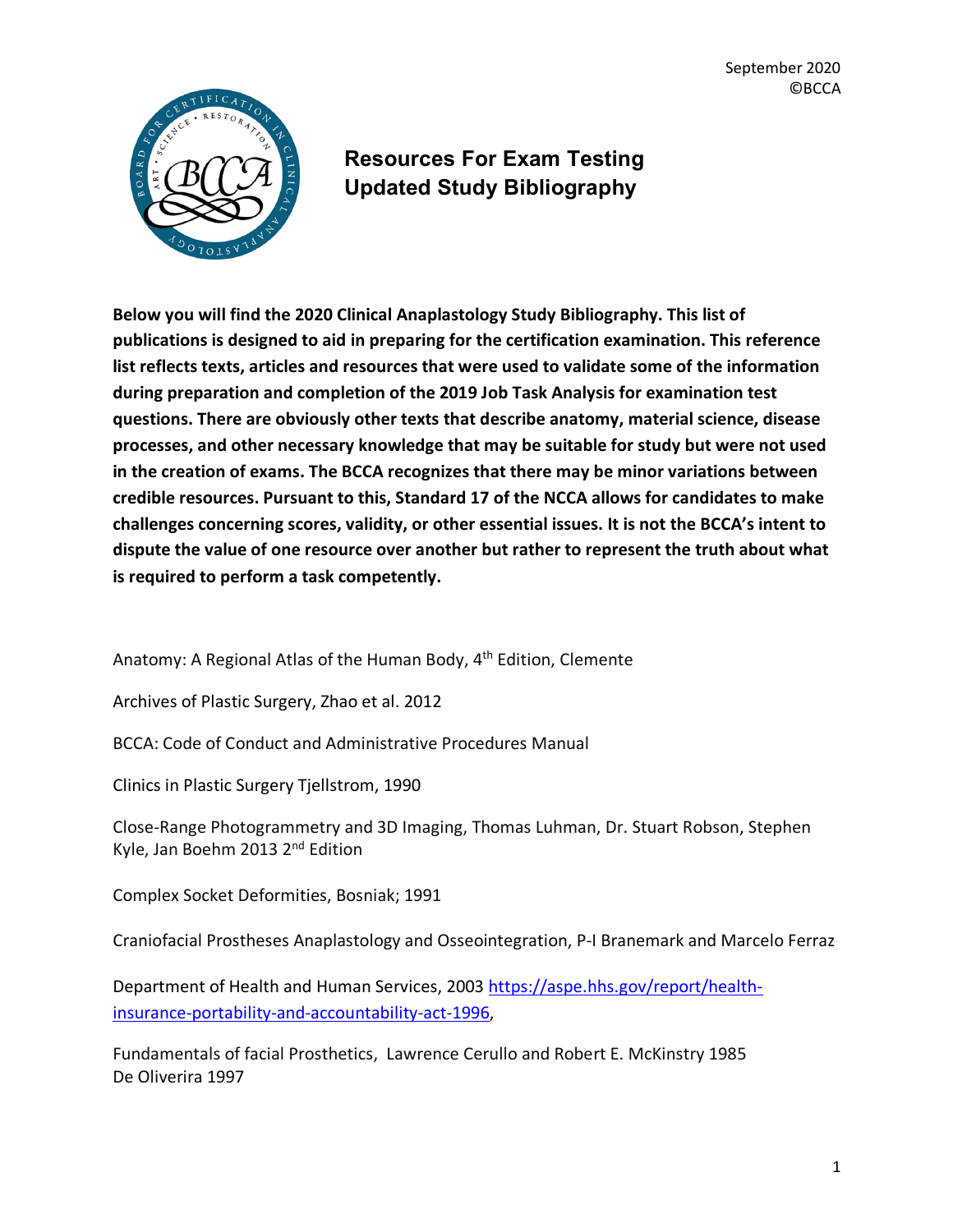Handbook for Realistic Silicone Prostheses Robert A. Erb, PHD. 2018

Health Quality of Life Outcomes, Atay A. et al. 2013

Human Anatomy and Physiology Third Edition 1995

IAA Code of Ethics: member handbook (via IAA website)

International Journal of Anaplastology

\* Vol 01. No O1

\* Vol 02. No O1

\* Vol 03. No O1

\* Vol 04. No O1

International Journal of Prosthodontic. Ariani N, Visser A, van Oort RP, Kusdhany L, Rahardjo TB, Krom BP, van der Mei HC, Vissink A. 2013

Laryngoscope. 2015, Tzortzis S1, Tzifa K2, Tikka T3, Worrollo S4, Williams J3, Reid AP2, Proops D1

Modified Impression Technique, Lee Allen 1969

Ocular Prosthesis, Prince, 1946

Osseointegration in Craniofacial Reconstruction, Steven E. Eckert, Ronald P. Desjardins 1998

"Osseointegrated titanium implants. Requirements for ensuring a long-lasting, direct bone-toimplant" Albrektsson, T; Branemark, PI; Hansson, HA; Lindstrom, J (1981).

Partial Foot Amputations: Guidelines to Prosthetic and Surgical Techniques, Bengt Soderberg, Anders Wykman, Roland Schaarschuch, Bjorn M. Persson 2001, 2nd Edition

Prosthetic Rehabilitation, Keith F. Thomas , 1994

The Art of Clinical Anaplastology, Keith Thomas 2006 3rd Edition